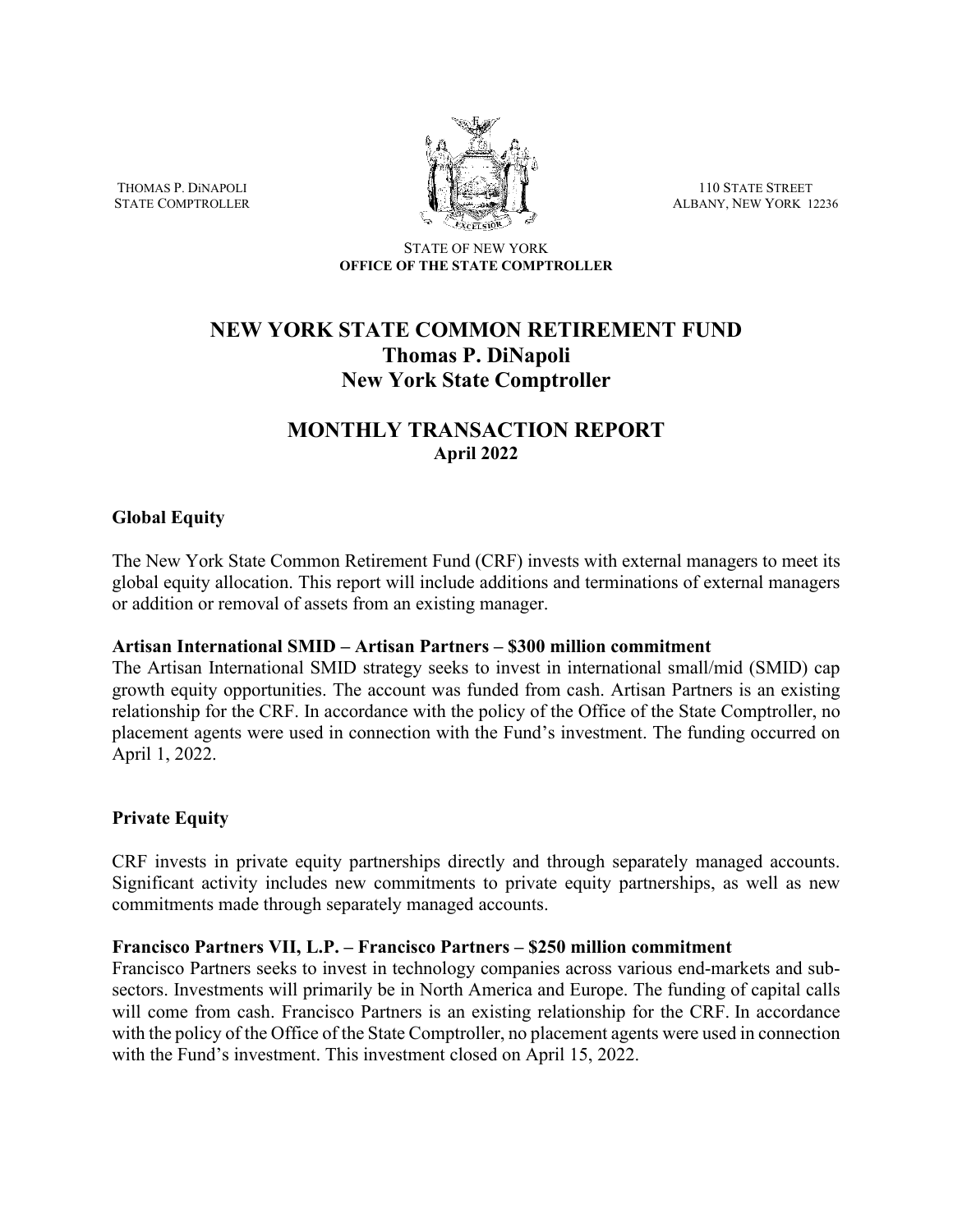## **Francisco Partners Agility III, L.P. – Francisco Partners – \$75 million commitment**

Francisco Partners seeks to invest in technology companies across various end-markets and subsectors. Investments will primarily be in North America and Europe and will be similar to Francisco Partners VII, L.P., but smaller in size. The funding of capital calls will come from cash. Francisco Partners is an existing relationship for the CRF. In accordance with the policy of the Office of the State Comptroller, no placement agents were used in connection with the Fund's investment. This investment closed on April 15, 2022.

## **Fixed Income**

The NYS Common Retirement Fund's Fixed Income Portfolio is primarily managed internally. CRF is also adding Fixed Income external managers to gain access to markets that are not traded internally. This report will include additions and terminations of external managers or addition or removal of assets from an existing manager.

There was no external manager activity in CRF's Fixed Income Portfolio in April 2022.

#### **Real Estate**

CRF invests with real estate opportunity funds, affordable housing, mortgages and joint ventures with a property-specific mandate. Significant activity includes new commitments to general partners, investments made through joint ventures and affordable mortgages.

### **72-15/73-01 25th Avenue, Astoria, NY – \$22.5 million mortgage**

72-15/73-01 25th Avenue, Astoria, NY, a single-story retail center, an existing mortgage was refinanced in the amount of \$22.5 million. The loan was funded from cash. In accordance with the policy of the Office of the State Comptroller, no placement agents were used in connection with this this transaction. The investment closed on April 5, 2022.

#### **45 Liberty Street & 89 Benkard Avenue, Newburgh, NY – \$624,283.10**

45 Liberty Street & 89 Benkard Avenue, Newburgh, NY, a 5-unit affordable housing property, under the Buy-Sell Agreement with The Community Preservation Corporation, mortgage of \$624,283.10 was funded. In accordance with the policy of the Office of the State Comptroller, no placement agents were used in connection with the Fund's investment. The mortgage closed on April 8, 2022.

# **Rickenbacker West Logistics Center, Lockbourne, Ohio – Heitman Capital Management Separate Account – \$70,100,000**

Rickenbacker West Logistics Center, a two-building, 539,094 sf, industrial asset in Lockbourne, Ohio, was acquired for a gross sales price of \$70,100,000 through the Heitman Capital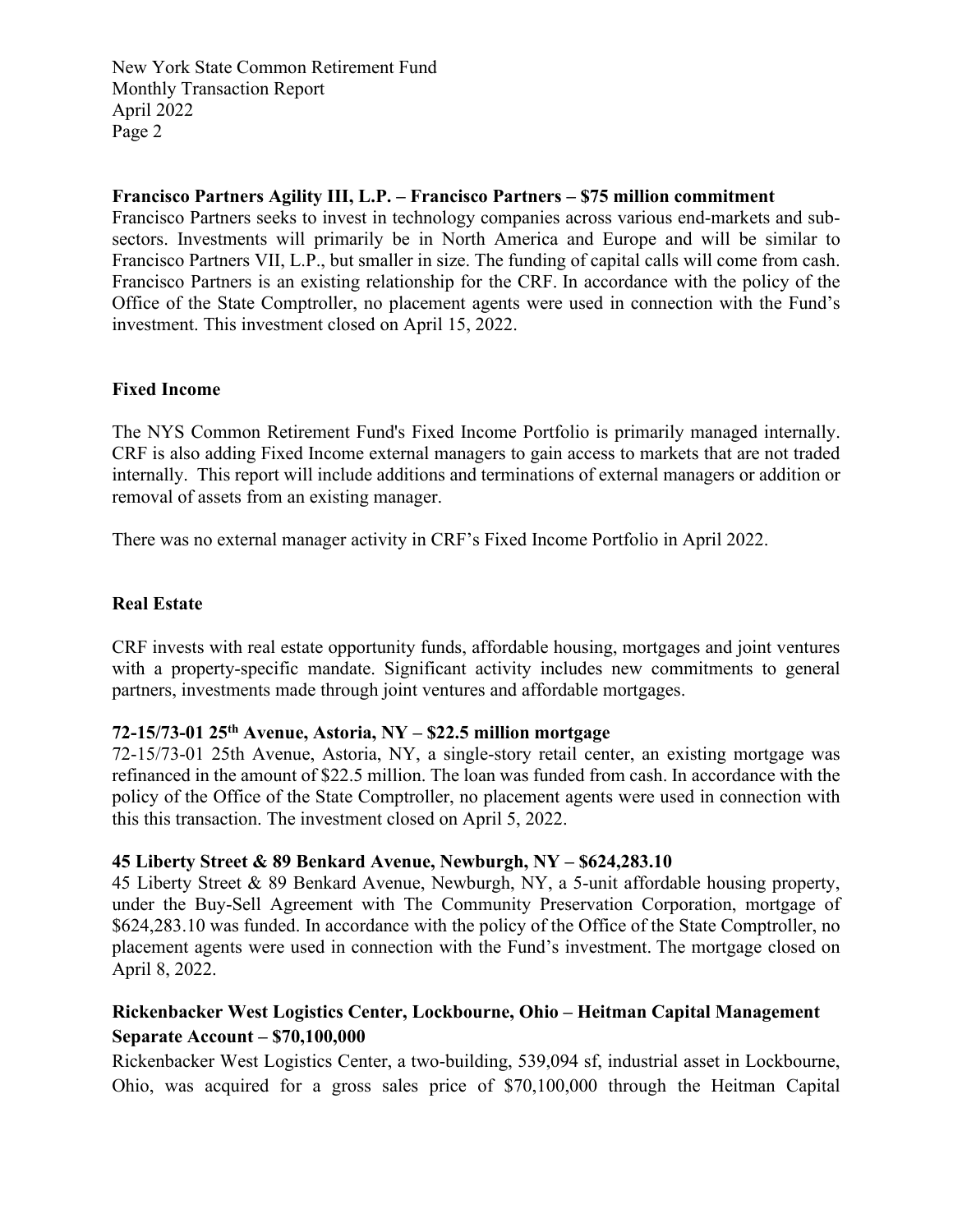Management Separate Account. In accordance with the policy of the Office of the State Comptroller, no placement agents were used in connection with the acquisition. The investment closed on April 28, 2022.

### **34 William Street, Mechanicville, NY – \$1,458,458.23**

34 William Street, Mechanicville, NY, a 15-unit affordable housing property, under the Buy-Sell Agreement with The Community Preservation Corporation, mortgage of \$1,458,458.23 was funded. In accordance with the policy of the Office of the State Comptroller, no placement agents were used in connection with the Fund's investment. The mortgage closed on April 29, 2022.

#### **Lion Industrial Trust – Clarion Partners – \$300 million**

Lion Industrial Trust ("LIT") is an open-end, core-plus fund investing primarily in distribution and logistics properties in U.S. markets. LIT is managed by Clarion Partners. Clarion Partners has an existing relationship with the CRF. In accordance with the policy of the Office of the State Comptroller, no placement agents were used in connection with this transaction. This investment closed on April 11, 2022

## **Credit**

# **OHA Strategic Credit Fund III (SCF III) – Oak Hill Advisors – \$300 million**

An Oak Hill Advisors' fund will focus on distressed investments mainly in North America and Europe, and deploy trading, influence, and control strategies. These will feature flexibility across geographies, markets, and capital structure, and aim to capture opportunities under normal market conditions as well as during periods of wholesale dislocation. The strategy features a stand-by period enabling OHA to defer investing until certain market trigger events occur. SCF III will be a second OHA commitment for CRF following its SCF II investment in 2016. In accordance with the policy of the Office of the State Comptroller, no placement agents were used in connection with this transaction. The investment closed on April 7, 2022.

#### **Opportunistic Absolute Return Strategies**

CRF invests with general partners and investment managers who invest across asset classes on an opportunistic basis or in direct transactions. Significant activity includes new and increased commitments to general partners or transactions made directly by the CRF, and new and increased commitments through funds-of-funds.

There was no activity in CRF's opportunistic absolute return strategy portfolio in April 2022.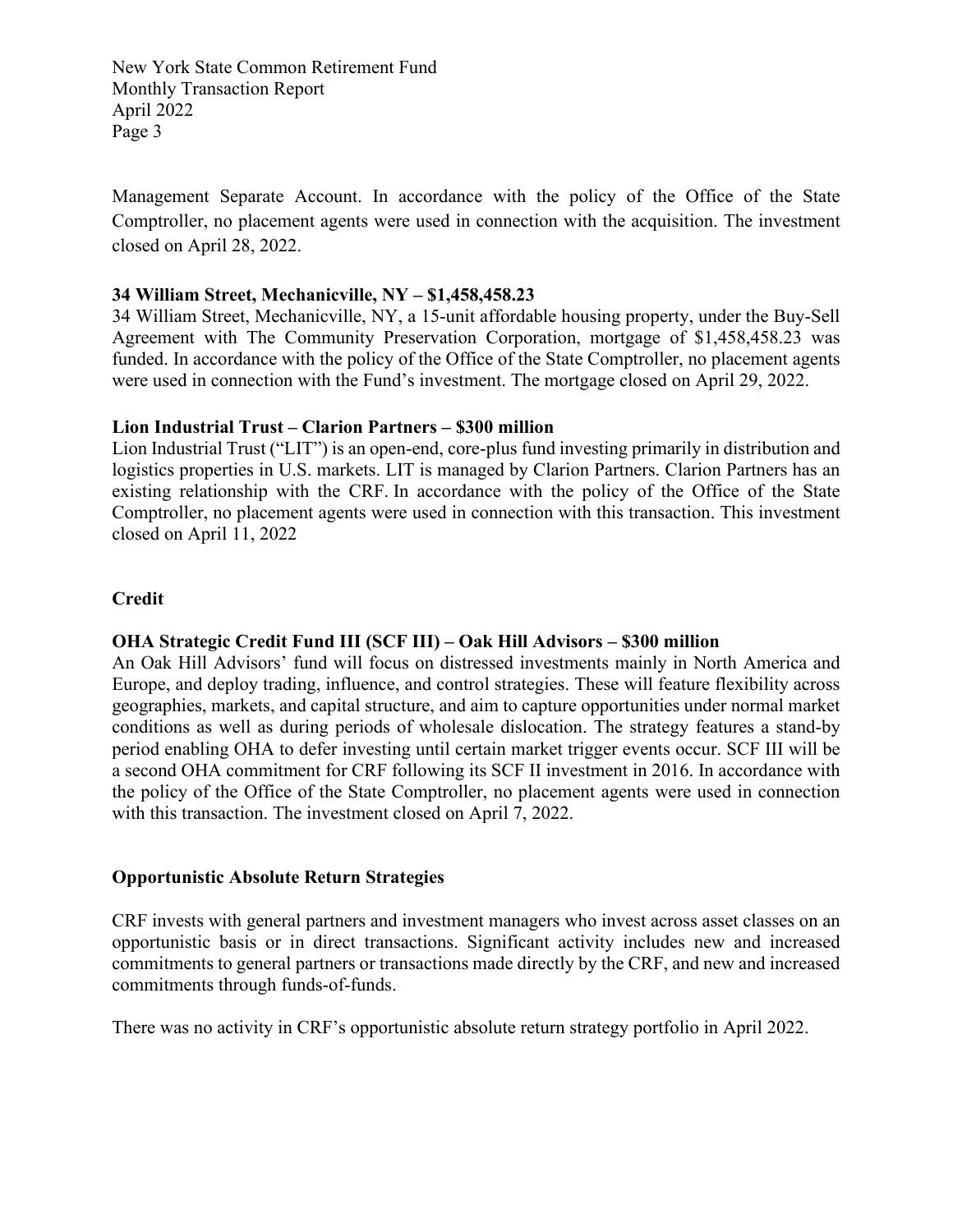### **Real Assets**

CRF invests with external managers to meet its real asset allocation. This report will include new and increased allocations to external managers, terminations, and reductions from existing managers.

## **Oaktree Power Opportunities Fund VI, L.P ("Fund VI") – Oaktree Capital Management – \$200 million**

Fund VI is a closed-end fund targeting investments in private companies providing products and services to owners of critical infrastructure, primarily owners of utility-related businesses. The fund is managed by Oaktree Capital Management, L.P. Oaktree is an existing relationship for the CRF. In accordance with the policy of the Office of the State Comptroller, no placement agents were used in connection with the Fund's investment. The investment closed on April 14, 2022.

# **Copenhagen Infrastructure IV Co-Invest ("NYSCRF CI Co-Invest SCSp") – Copenhagen Infrastructure Partners – €200 million**

NYSCRF CI Co-Invest SCSp will seek to invest (alongside the main fund – CI IV) in a diversified portfolio of renewable infrastructure assets, predominantly in developed countries. NYSCRF CI Co-Invest is managed by Copenhagen Infrastructure Partners, which has an existing relationship with the CRF. In accordance with the policy of the Office of the State Comptroller, no placement agents were used in connection with the Fund's investment. The investment closed on April 19, 2022.

# **Emerging Manager Program**

The Emerging Manager Program of the CRF was established to invest in newer, smaller and diverse investment management firms. Significant activity includes new and increased commitments to emerging managers or transactions made directly by the CRF, and new and increased commitments through emerging manager funds-of-funds.

**Stride Consumer Fund I, L.P. – through M2 NY Pioneer Fund III / Muller and Monroe – \$20 million** an Emerging Manager Program partner within the Private Equity asset class. **Stride Consumer Fund I, L.P.** ("Stride") will make both minority and control equity investments in primarily founder-led consumer brands in North America. Stride is a new relationship for CRF. In accordance with the policy of the Office of the State Comptroller, no placement agents were used in connection with the Fund's investment. This investment closed on April 15, 2022.

**LightBay Investment Partners II, L.P. – through M2 NY Pioneer Fund III / Muller and Monroe – \$20 million** an Emerging Manager Program partner within the Private Equity asset class. **LightBay Investment Partners II, L.P.** ("LightBay") strategy is to accelerate the growth of high-quality and undercapitalized businesses in the healthcare services and consumer and business services sector. LightBay is an existing relationship for CRF. In accordance with the